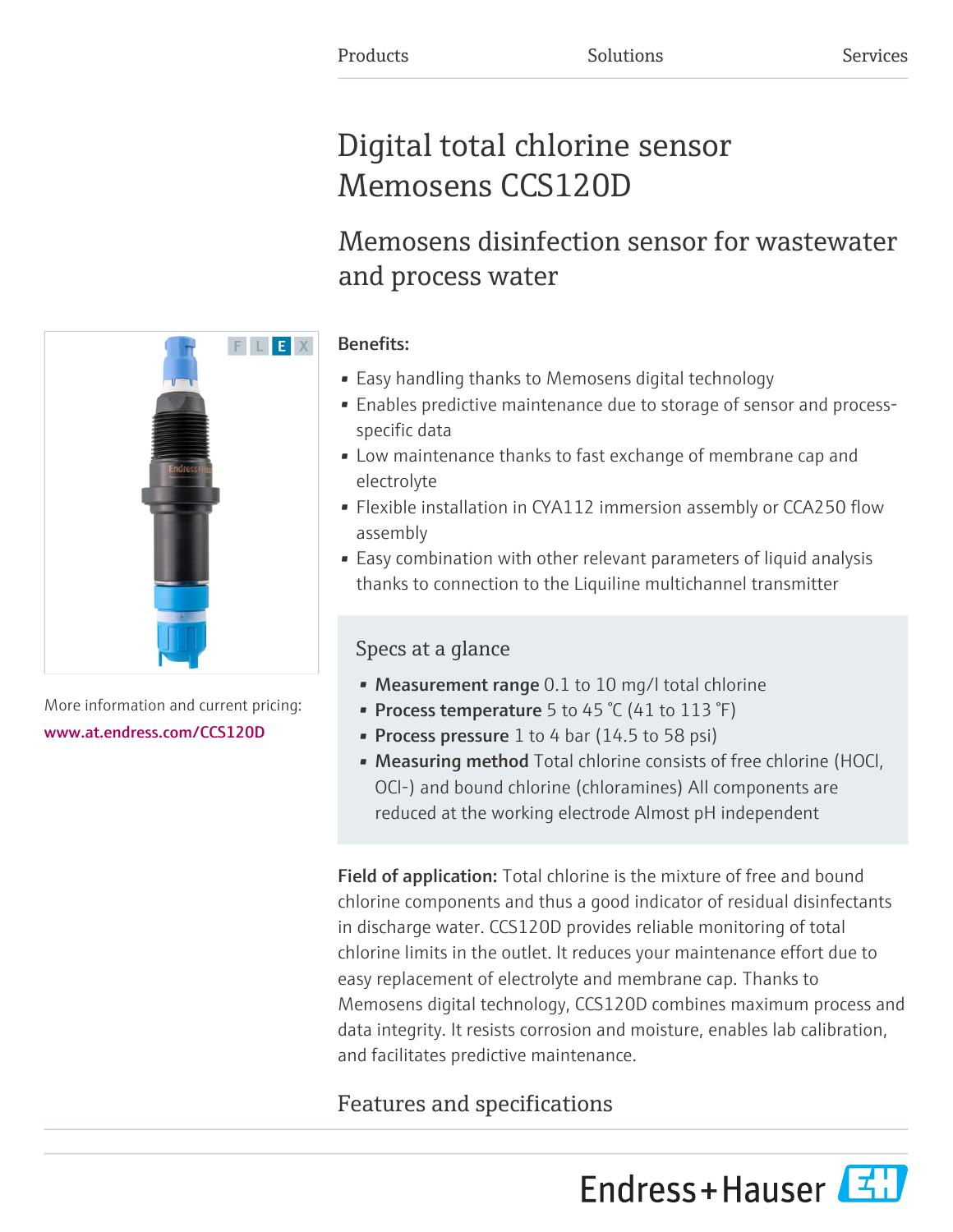#### Disinfection Measuring principle

Total chlorine

#### Application

Wastewater treatment plants, disinfection monitoring and control in wastewater outlet, reuse of outlet water, utilities of all industries, all disinfection measuring points

#### Characteristic

Amperometric measurement of total chlorine

#### Measurement range

0.1 to 10 mg/l total chlorine

#### Measuring method

Total chlorine consists of free chlorine (HOCl, OCl-) and bound chlorine (chloramines) All components are reduced at the working electrode Almost pH independent

#### Design

Closed, membrane covered measuring cell

#### **Material**

Sensor shaft: PVC Membrane: PET Membrane cap: PPE

#### Dimension

Diameter: 25 mm (0.98 inch) Length: 148 mm (5.83 inch)

#### Process temperature

5 to 45 °C (41 to 113 °F)

#### Process pressure

1 to 4 bar (14.5 to 58 psi)